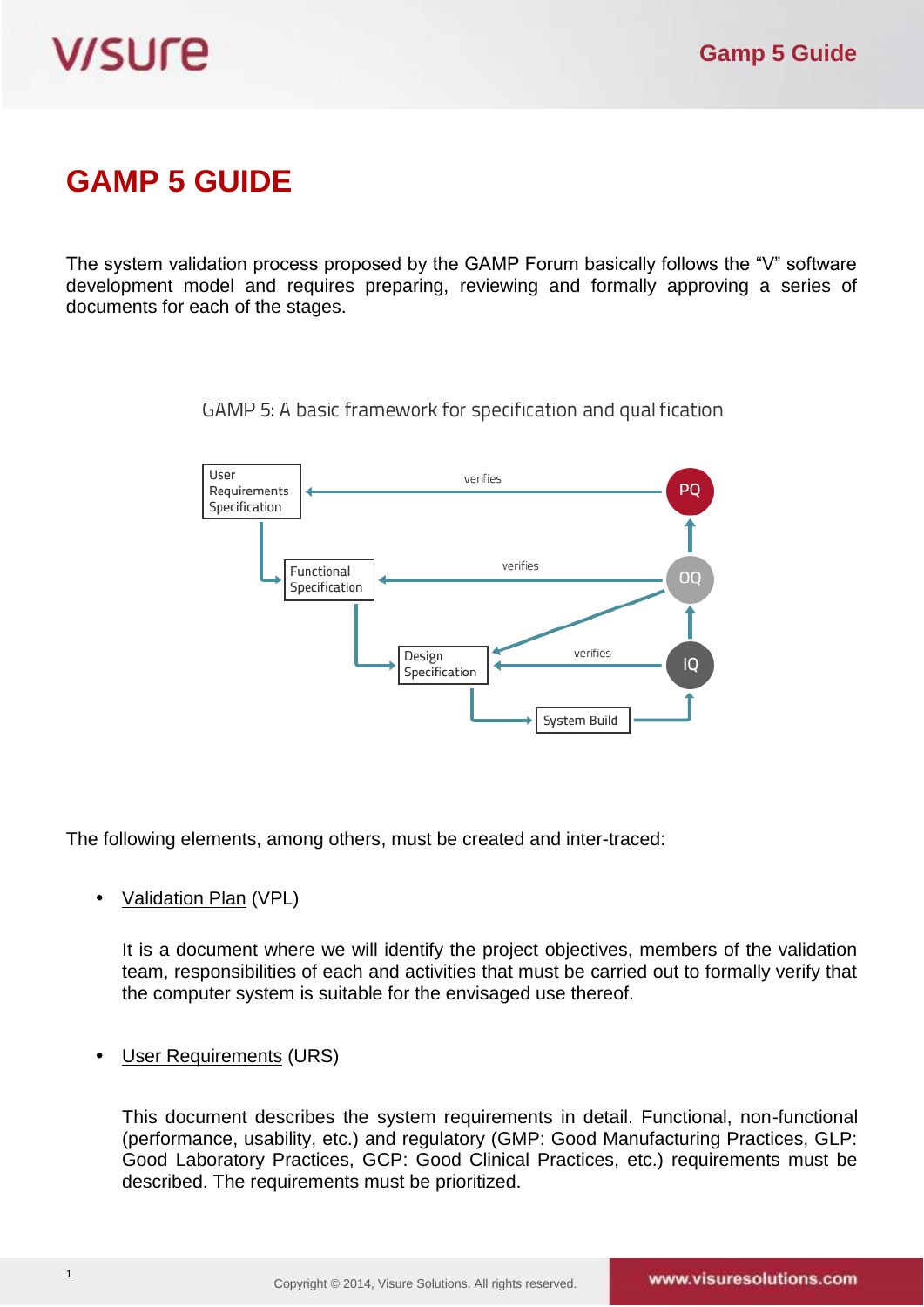

• Functional specifications (FS) / Design specifications (DS)

This document describes the functions and design of the system to be implemented. In the event of being commercial software, this document will be supplied by the manufacturer. These documents describe the hardware and software characteristics required for the system to function correctly.

• Traceability matrix for relating user requirements with system functions.

It is matrix that relates user requirements to the functions supported by the system. This matrix allows you to verify that all the functional requirements are implemented in the system and orient the work carried out during the testing phase to verify critical related functions.

• Risk analysis

An important GAMP concept is that of carrying out a formal risk analysis of the system and using the results as the main criterion for orienting the validation work towards critical functions.

There are basically two non-excluding methods for carrying out risk analysis:

- Top-down analysis, which consists of identifying and evaluating general system risks and subsequently defining activities to mitigate or lessen their impact.
- Bottom-up analysis, which consists of individually evaluating each of the system functions (SF) and identifying the functions to be verified during the testing phase.
- IQ: Installation qualification

It consists of verifying the installation of the system in a formal and documented manner.

The "IQ protocol" is a document that describes how to verify that the system has been correctly installed. This protocol is executed during installation by qualified team, upon which an "IQ report" is finally prepared with the deviations detected, if any.

• OQ: Operation qualification